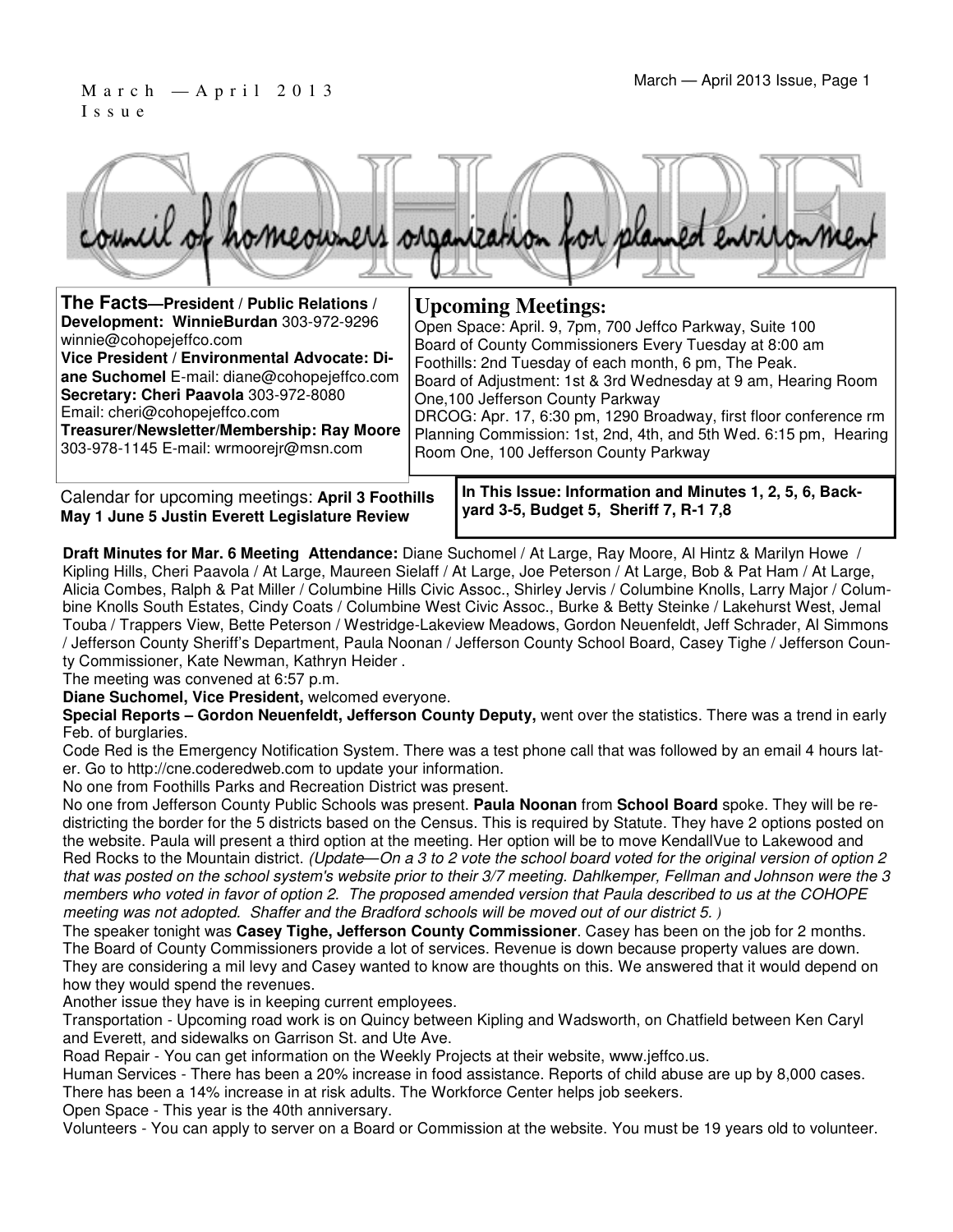Connect - They have the web page, emails, a blog, and pages on FaceBook, Twitter, etc.

What is the status of the Northwest Parkway? The funding has been approved for the entire western beltway between I-25 north to I-25 south. It will be paid for by tolls, sales tax, property taxes, or in small segments as CDOT can afford it. The study for C-470 changes from I-25 to Kipling was funded mostly by Douglas County. The Golden Plan is for 3 lanes each way with over / under passes. But Golden wants to keep the speed limit at 45 mph to Highway 93. Some people are concerned about development in the northwest corner. A lot of it is Open Space, but not all of it.

What do the Commissioners think about RTD downsizing bus service to our area? They are disappointed by understand that RTD has budget issues. When the west line is completed, RTD will cancel or turn 116x / 100x into local service. The RTD Board Meeting is on the 26th. Call-N-Ride is an option. The phone number is 303-994-3069. If enough people use it, RTD will restore a line. The cost is \$2.25.

The Applicant Development Plan was posted online at their website starting in Jan. 2013.

What about Amendment 64 (Marijuana)? Federal law trumps state law. Casey couldn't speak for the Board of county Commissioners. They have not discussed this issue yet.

Based on the population of the county, how can we get more commissioners? Citizens can petition.

What about the parking regulation changes? The new regulations are 28 days in a year. But HOAs can still make their own rules. It was 14 consecutive days in a year. So based on the old rules, people could park RVs for 14 days, move to another area and park for another 14 days, etc. Someone commented that they hope that the number of calls will be enforceable.

Jeff Schrader, Jefferson County Sheriff, spoke. Captain Al Simmons was also present. There is a construction project going on at the Golden Sheriff's Complex. The changes are to the Central plant, remodeling the Admin space, and building the 40,000 sq. ft. crime lab. The Crime Lab will bring in money from other agencies.

Art Peterson was run over 3 1/2 years ago at Santa Fe and Dartmouth. He has returned to work. A Plea Agreement was reached in his case.

Is the jail full? They are within their Jail Use Plan. They have spots for 1,300 with 1,200 currently used. They have about 100 contract (Federal) prisoners.

**Reports from Officers R**oll Call was taken. We had 17 members present and have a quorum.

**Winnie Burdan, President,** was not present.

**Diane Suchomel, Vice President,** said that the speaker at our next meeting will be Ron Hopp, Foothills Parks and Recreation District.

The following are Planning and Zoning items. 2 variances were requested on the Manor House Road. Construction will start at 7301 W. Bowles Ave. for a facility for weddings and special events. An application for 5275 S. Kipling Pkwy for Anthem Memory Care.

There is a Liquor Board meeting tomorrow. 2 businesses have requested tasting permits.

It was passed that residents were allowed to keep chickens and bees. Mixed Use Zoning passed.

Justin has had articles published in Columbine Courier. He has a Town Hall meeting on Apr. 12. He has also agree to speak in June. Andy Kerr was also been asked to speak.

**Ray Moore, Treasurer,** was present. We have \$1,616.34. This year's dues notices are going out this month.

**Cheri Paavola, Secretary,** was present. The Feb. minutes were approved without any changes.

### **Old Business** None.

### **New Business** None.

**Announcements** The Jeffco Student's Annual Senior Citizens Prom is Saturday, March 9, from 2:00 until 5:00 at Summit Ridge Middle School. It is free. You can call 303-922-1000 for reservations or information. The snow date is Mar. 16. We adjourned at 8:42 p.m.-Cheri Paavola

### **COHOPE Treasury Activity: March 2013**

| W. R. Moore, Treasurer                                          |         |
|-----------------------------------------------------------------|---------|
| Beginning Balance Mar. 6, 2013                                  | 1616.34 |
| <b>Deposits</b>                                                 | 230.00  |
| Peterson \$20, Suchomel \$20, Riebe \$50, Auburn \$20 Hams \$20 |         |
| Johnston \$20, Williamsburg II \$40, Lakehurst West \$40        |         |
| Withdrawals                                                     | 21.15   |
| April newsletter \$8.46                                         |         |
| Dues postage \$12.69                                            |         |
| <b>Ending Balance April 3, 2013</b>                             | 1825.19 |

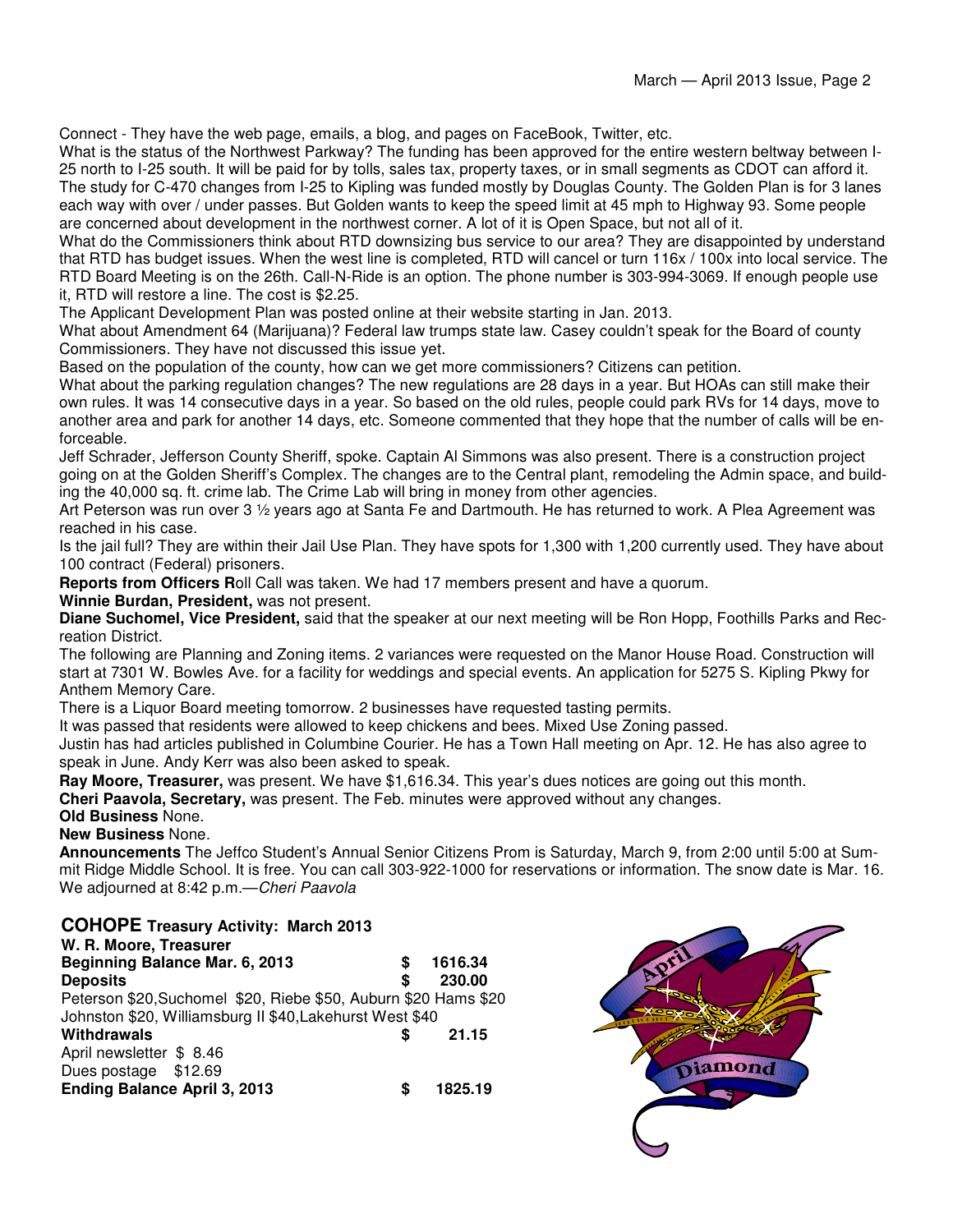# THE BACKYARD

### Columbine Hills Civic Association

From **Draft Minutes of the February Board Meeting** Meeting was called to order at 9:15 AM. There were five board members and four homeowners in attendance.

Treasurer's Report Bills to Colorado Lasertype, cost of the membership mailing drive (printing, PO mailing, stamps), non -profit status with the state have been paid.

Old Business The minutes of the January meeting could not be approved since all of the board members had not read the newsletter.

New Business There are five board positions available at the Annual Meeting in April. Four positions are for 2 years and one position is for 1 year. Additional board members will help with monitoring emails sent to The Columbine Hills Civic Association. Please provide

your phone number so that you can be contacted and your concerns discussed in a more personal manner.

Dog feces along park trails continues to be a problem. The park is maintained by Foothills Park and Recreation and they are responsible for the watering and grooming of the area. Various sports lease the fields from Foothills and their fees help maintain the park. Jefferson County Animal Control will be contacted about dogs running loose in the park and the CHE school grounds..— Secretary, Randy Montgomery

## Columbine Knolls South II REVIEW

From **President's Corner**I am pleased to announce the slate of officers for the 2013 Columbine Knolls South II Board of Directors. Jon Brouilett has accepted the position as Vice President, Debbie Opperman the position of Treasurer and Jane Schaffer the position of Secretary and I will be returning as President. The ACC Committee will be chaired by Tom Tellschow with Bob Pellegrini, Jon Brouilett and John Schutt as committee members. Bob Pellegrini will chair the Landscape Committee. Thanks to all the Board members for their willingness to volunteer, work hard and make this a better place for each of us to live!

This is the time of year that the CKSII Board of Directors interviews and selects the newsletter carrier for our community newsletter, The Review, for the upcoming year. Applications were received from Abbie Brouillet, Julian de la Rosa and Matt Helmreich and all proved to be well qualified to do the job! The decision on who to hire was not an easy decision one for the Board. After considerable discussion, the Board decided to hire Matt Helmreich. Congratulations to Matt and we are con-fident that he will do a great job of delivering The Review to your home each month. A special thank you to the other students who applied and to their parents who accompanied them to the meet-ing! I am continually impressed about the great kids we have in this community.

The next CKSII HOA sponsored event will be the Community Garage Sale on June 7-8. This is a great time to clean out your garage and closets and make a little money at the same time!

Hope to see you at the next CKSII HOA meeting on Tuesday, April 9th at 7 p.m. in the library at Coronado Elementary School.— Stephanie Haberkorn, President

From **Columbine Knolls South II Homeowners Association Annual Meeting Minutes – February 12, 2013** President Stephanie Haberkorn called the meeting to order at 7:00 pm. Board members Jon Brouillet, Debbie Opperman, Tom Tellschow, John Schutt and Bob Pelegrini were in attendance, as well as Roger Borcherding of DARCO Property Management and 5 homeowners.

NEWSLETTER CARRIER INTERVIEWS: The Board received applications from three community members for the job of newsletter carrier for this year. Matt Helmreich, Julian de la Rosa and Abbie Brouillet appeared before the Board, and shared their qualifications and reasons why they were the best person for the job. The Board felt that the presentations were very, very good and were impressed with all of the candidates. Matt Helmreich was selected to be the carrier for the coming year. A copy of the contract was signed and submitted to the Secretary.

Debbie Opperman reported that the HOA currently has 284 members.

ACC REPORT: Tom Tellschow reported that the committee has received two requests for new improvements, both approved, and has no other outstanding requests.

MANAGEMENT REPORT: Roger Borcherding of DARCO Property Management reported that there were two inspections during January. Twelve notices were sent asking for homeowner compliance for various issues. The Federal tax returns have been completed for TY 2012. There are currently three homes for sale, including one foreclosure, in the neighborhood.

TRASH SERVICE: Waste Management has requested that a new contract be signed. The HOA attorney will be consult-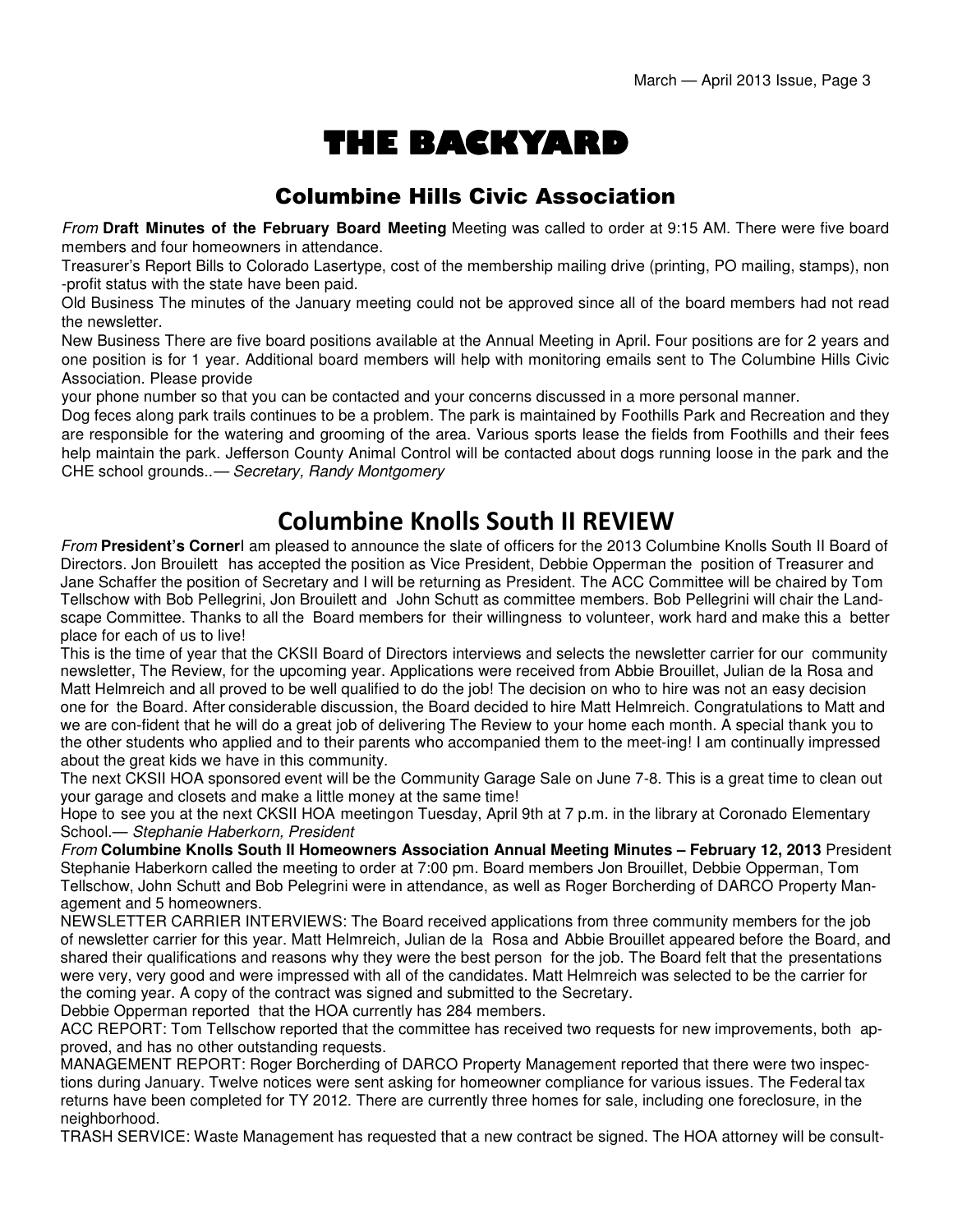ed to determine the best course of action for the Association.

FACEBOOK: Since the community Facebook page receives such little activity, the Board has decided to remove it. 2013 CALENDAR OF EVENTS: The Community Garage Sale will be June 7th and June 8th. The Hay Ride with Santa will be December 1st. The date for the Large Item Pick-Up has not yet been determined.

## The Leawood Rapporter

From **Leawood Civic Association Minutes of February 5, 2013** The meeting was called to order at 7:05. Members present were Mike Shaw, Richard White, Rhonda Eveleth and Nancy Bock. Also in attendance were guests Iggy Pacheco and JJ Scott. Iggy, JJ, and their families are new to the Leawood neighborhood and both expressed interest in helping the LCA any way they can. The minutes from the January meeting were approved.

Richard gave the treasurer's report. He stated it was a normal month as far as bills paid and money received.

Elections for the 2013 Board Members took place. Mike moved that the current board members be re-elected and continue to serve in their present positions. The motion was seconded and the vote for approval was unanimous.

Memberships are starting to come in for the current year. This year the Board decided to send a separate mailer out to residents. It will outline the LCA activities and membership benefits. This mailer will be different than the insert that is normally included in the LCA Rapporter. A discussion followed and the Board approved postage for mailing the brochure to all Leawood residents.

Volunteer night on April 9th was discussed. The board will provide pizza and refreshments. This is a new event that will hopefully bring in more volunteers. This event is simply to welcome volunteers and doesn't require them to come to every monthly meeting. The LCA Board needs help with certain activi-ties and the Board is hoping this will entice people to help out one or two times a year.

The Jay Court Entry was the last item on the agenda. New lights were purchased to replace the ones not working. It was noted that there are now two missing capstones on the small retaining wall that will need to be replaced. The meeting was adjourned at 8:20 p.m.

From **Leawood Recreation and Park District Minutes of Feb. 13, 2013** The meeting was called to order at 6:40 PM at Leawood Elementary School by President Kyle Sargent. Members present were: Donna Snyder, Charlie Campbell, Mibby Luedecke, Linda Smith and Parks Manager, Dave Padilla.

Public Comment– Linda stated she received an email from a person who sells Outdoor Fitness zones related to a request from a resident last month. Linda is looking at the website brochure and will possibly contact the company. Information related to the CodeRED emergency notification system from the Sheriff's Department was sent from Vintage Reserve's HOA and forwarded to the District. Testing of the system was on February 6.

Treasurer's Report– The Treasurer's Report was submitted by Donna along with bills to be paid. Invoices include: United Site Services, doggie bags, Waste Management, Alpha Page, Special District Association of Colorado annual dues, Dave's invoice, snow removal invoice, and reimbursement to petty cash. Linda moved the report be approved and bills paid. Mibby seconded and the motion passed. Donna requested permission to contact the auditor for our annual audit exception. Mibby moved to accept this, Charlie seconded and the motion passed.

Parks Manager Report– Dave met with contractors for 2013 season of grass cutting and maintenance. The concrete work is still pending due to better weather. Trash was picked up from contain-ers from all parks and taken to the Waste Management dumpster. Snow removal was done as needed. Leawood flood lights are out and will be replaced. A contractor replaced ballasts on three lights in Weaver Park pavilion.

Old Business – Continued discussion of 2013 contract for grass cutting and maintenance.

New Business – Charlie asked if Jeffco had contacted us related to the Poop Fairy project. It was a successful program and was hoping we could participate again. Linda is to contact Jeffco and report back.

It is time to put up signs relating to coyote warnings. Linda is to get signs laminated and have Dave put up them on doggie bag stand holders.

**Meetings for 2013** Wednesday, April 10, 2013, Leawood Elementary School, Wednesday, May 8, 2013, Leawood Elementary School

The meeting was adjourned at 7:55 PM. — Linda T. Smith, Vice President and Secretary

**Spring-time Adopt-a-highway cleanup project** COHOPE's Spring-time clean up of our adopted section of W Bowles Ave between C-470 and S Simms St will be on Saturday April 20 beginning at 8:30 a.m. (If it is snowing or raining hard on the 20th, then our clean up will be the following Saturday instead.) We'll meet in the parking lot of West Bowles Community church. If you want to participate and haven't already signed Jefferson County's required waiver form, then please see Diane at our April 3rd meeting and sign that form .

Thank you for your continued participation in our adopt-a-highway cleanup project..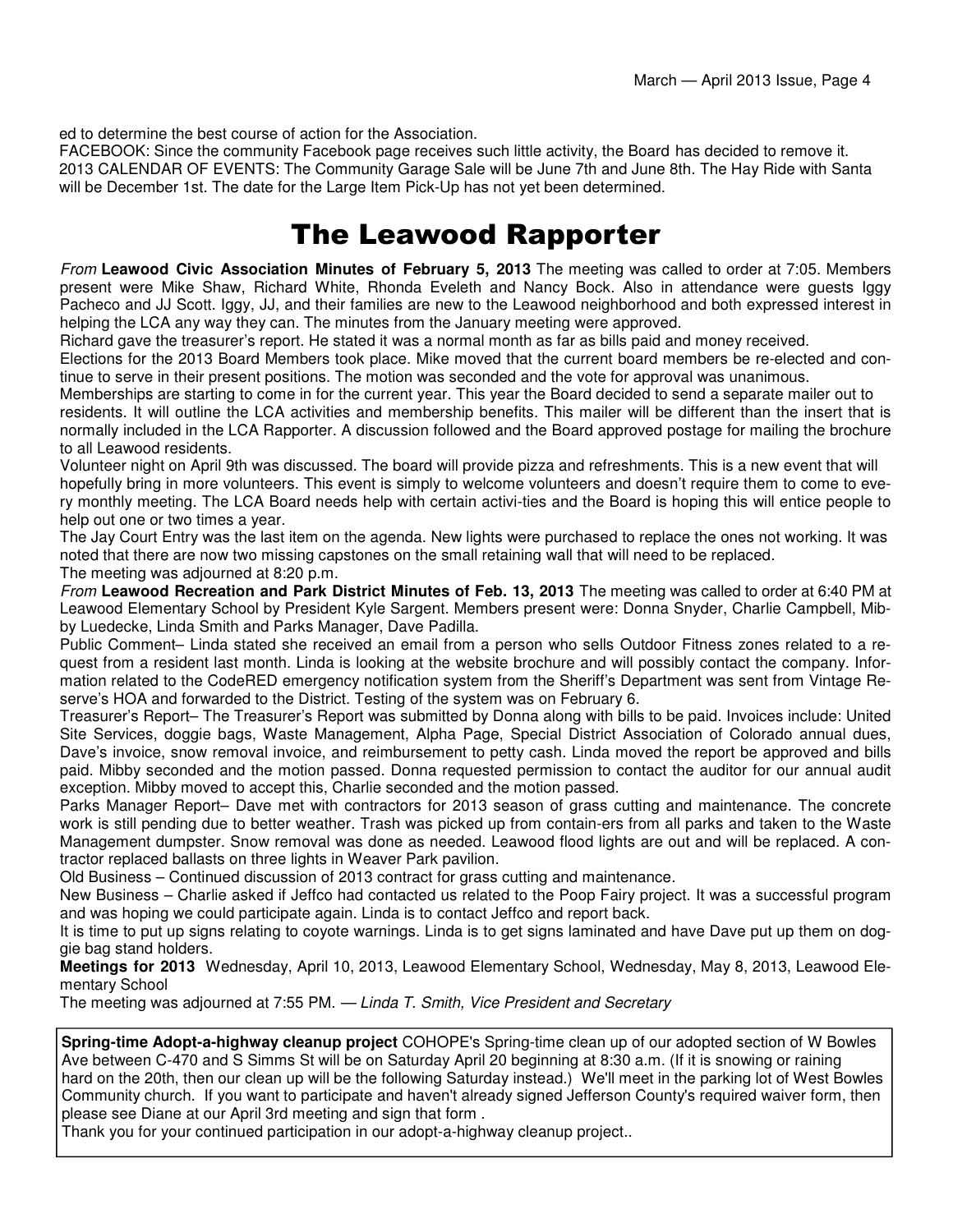# Williamsburg II News

**President's Message** Hello March. Welcome longer days as Daylight Savings Time kicks in. Though we all lose an hour of sleep that weekend, the extra evening daylight seems worth it. Don't forget to "spring ahead" March 9th.

The Annual Dues Drive continues. Thanks to all who contribute and support the community and the Board's efforts. The end of the month brings the Easter holiday.

Don't forget to bring the kids out to Eagle Meadows Park for the Annual Easter Egg Hunt scheduled for Saturday March 23rdbeginning at 10 a.m. Should Mother Nature not cooperate that day, an alternate date the following Saturday, March 30th, has been penciled in.

Williamsburg II remains a much desired community in which to live. Thank you to all who contribute, cooper-ate and work hard to keep it that way.

**HOA Forum presentation** Mr. Gary Kujawski, HOA Information Officer for the HOA Information Office and Resource Center of DORA, Colorado Division of Real Estate, will present a forum providing information on what that office does, their 2012 report which contains statistics on the types of complaints they received in 2012 and other useful information. Date: April 29, 2013(Monday) Time 5:00 - 7:30 p.m. Location Jefferson County Public Library (Columbine branch) 7706 W Bowles Ave, Littleton, CO 80123 Free Event to the Public (Room Capacity - 96) Please RSVP to: cynthia.aguilar@state.co.us

I attended his HOA Forum presentation at the Aurora Public library on March 18 and recommend attending his forum to anyone who is not already very familiar with what that office does and who has not spent a lot of time reviewing information available on their website. The audience at the March 18 presentation consisted of a mixture of HOA board members, individual homeowners, property managers, representatives of State Legislators and media representatives. The handouts he provided contain a lot of useful information.

Currently, the State Legislature is considering legislation that would give that office legal authority to get involved in the resolution of complaints it receives about HOAs, management companies and residents living within HOAs. Their website contains a list of all of their scheduled HOA Forum presentations.( One will be held on April 16 at the Belmar branch of the Jeffco Public Library.) Diane Suchomel

|                                                                                                  | Jan1 Dec 31                           | <b>Actual</b>                         | <b>Budgeted</b>                       | <b>Budget Discussion</b> —Cohope was negative                                                                                                                                                                                                                                                 |
|--------------------------------------------------------------------------------------------------|---------------------------------------|---------------------------------------|---------------------------------------|-----------------------------------------------------------------------------------------------------------------------------------------------------------------------------------------------------------------------------------------------------------------------------------------------|
| <b>Budget Yr</b>                                                                                 | 2013                                  | 2012                                  | 2012                                  | for the year. However, we had \$140 charges                                                                                                                                                                                                                                                   |
| <b>Income</b><br>Bank Account, yr start<br>Est Dues income<br>Est other income<br>Total for year | 1708.23<br>620.00<br>30.00<br>2358.23 | 1830.04<br>620.00<br>30.00<br>2480.04 | 1830.04<br>580.00<br>30.00<br>2440.04 | in meeting room rentals that were not antici-<br>pated, plus the price of helium used in the<br>Summerset Festival booth (for balloons)<br>was higher than budgeted due to a helium<br>shortage. We also had to start paying for our<br>website, which in previous years had been<br>donated. |
| <b>Expenses</b><br>Newsletter/postage                                                            |                                       |                                       |                                       | Assuming similar costs and icome from dues<br>to 2012, we should also have a loss (\$83) in<br>2013.                                                                                                                                                                                          |
| est. $$10 / month$<br>PO box                                                                     | 120.00<br>54.00                       | 106.02<br>54.00                       | 120.00<br>54.00                       | WR Moore, Treasurer                                                                                                                                                                                                                                                                           |
| Picnic / Xmas Expenses<br>Booth + Shelter<br>Website                                             | 250.00<br>175.00<br>83.88             | 239.86<br>175.00<br>46.93             | 175.00<br>175.00<br>0.00              | 2012 Annual Report-DRCOG's newest an-<br>nual report is now available, chronicling the<br>organization's activities in 2012. Go to                                                                                                                                                            |
| Other*<br>Total for year                                                                         | 50.00<br>732.88                       | 150.00<br>771.81                      | 150.00<br>674.00                      | http://www.drcog.org/ and look for the link.                                                                                                                                                                                                                                                  |
| Est $+/-$ for year                                                                               | $-82.88$                              | -121.81                               | $-64.00$                              |                                                                                                                                                                                                                                                                                               |
| Est<br><b>Jan. 2014</b>                                                                          | 1625.35                               | 1708.23                               | 1766.04                               |                                                                                                                                                                                                                                                                                               |

\* Copies Colorado report fee Lilley Gulch room rental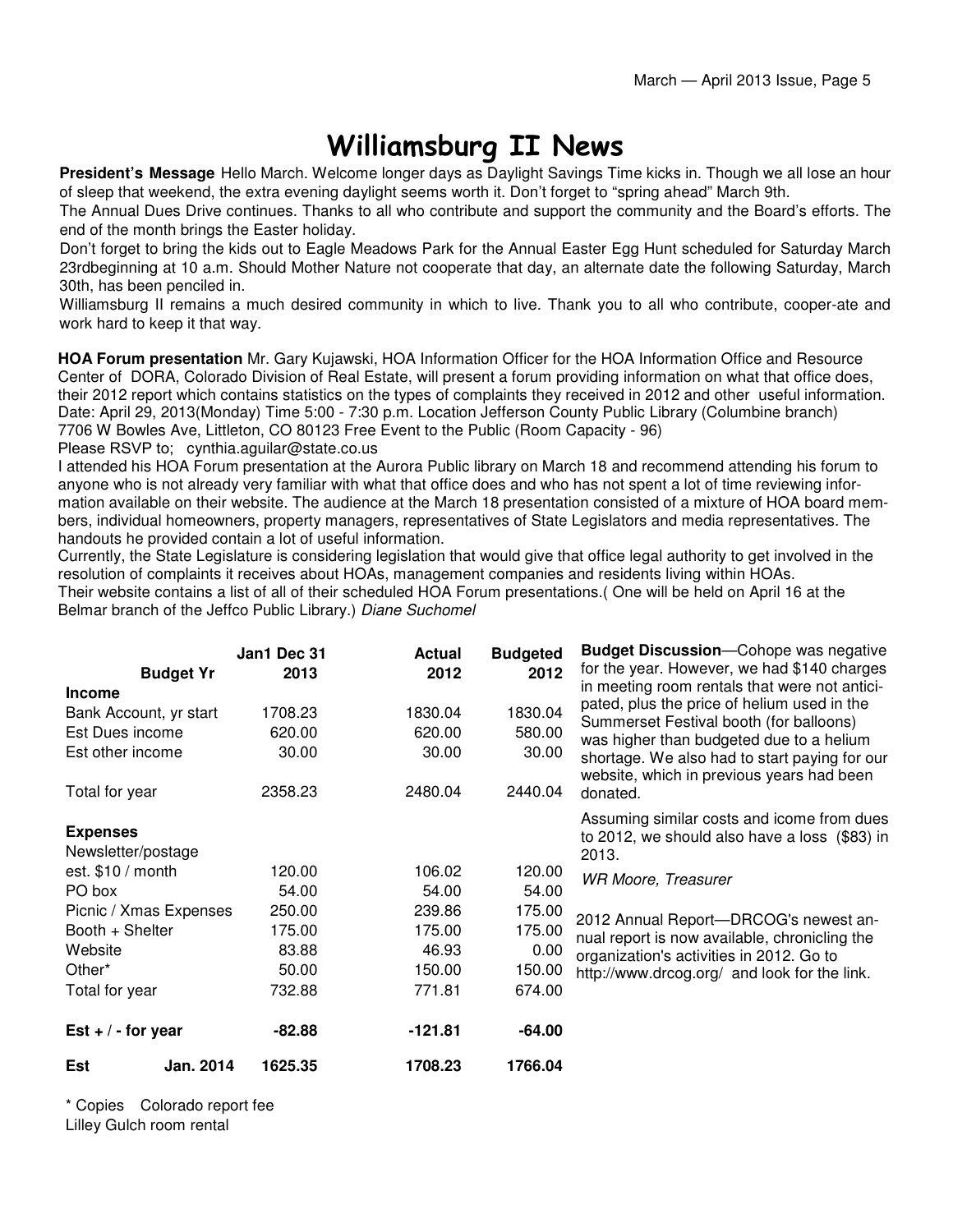**Shape Jeffco's Future** by Bailey Becker, Jeffco Public Information Office - Jefferson County has several elected officials and dedicated employees, but did you know that it also has lots of volunteers who contribute to the decisions that shape Jeffco? The Board of County Commissioners (BCC) appoints more than 300 volunteers to boards and commissions that oversee things from liquor licensing to preservation of open space.

One of the most critical boards is the Planning Commission. This board is responsible for reviewing a wide variety of land use cases and making recommendations to the BCC.

"The Planning Commission works in conjunction with staff from Planning and Zoning to thoroughly review land use cases before making recommendations or final decisions on applications. These are the folks who drive out to the sites, hear public testimony, which can last for hours, put emotions aside and then make recommendations and decisions that are best for the county," said Planning and Zoning Director John Wolforth.

It also reviews and adopts updates to the county's Comprehensive Master Plan. This plan is very important to Jeffco and provides guidelines to both the county and citizens when it comes to making land use decisions. It is comprised of several smaller sub area plans, such as the South Plains Area Plan, which outlines land use recommendations for a large portion of South Jeffco.

The Planning Commission meets the first, second and fourth Wednesdays of each month and its public hearings begin at 6:15 p.m. at the Administration and Courts Facility, 100 Jefferson County Parkway.

Commission members are compensated \$20 per meeting and \$20 per field trip when visiting the case sites. It is comprised of seven voting members who serve three-year terms and two associate members who serve one-year terms. So does this sound like what you want you would like to get involved in? If so, go online

(http://jeffco.us/bcc/bcc\_T25\_R6.htm) today to apply.

**District Attorney's Office to Host First Citizens Academy**—District Attorney Peter Weir is announcing the inaugural First Judicial District Attorney's Citizens Academy. This Academy is open to residents of Jefferson and Gilpin counties and is designed to help create a better understanding of the criminal justice system.

WHEN: Tuesday evenings 7:00 to 9:30 p.m. April 23 to June 25, 2013

WHERE: District Attorney's Training Room, 500 Jefferson County Parkway, Golden, CO 80401

The Academy is a 10-week program designed to immerse citizens in the judicial process, bringing participants together with law enforcement, prosecutors, defense attorneys and judges.

"For those who work within the criminal justice system, it is easy to assume that everyone in the community understands what we do, but that is not the case." Weir said, regarding the need for the Academy. "With this program we can show people not only the role of the District Attorney's Office but can also open up the process to them, helping to create a more informed and enlightened community."

The Academy will include dialogue with criminal justice leaders, visits to the Court and Detention Center, a review of the various functions of the District Attorneys Office and a "walk through of a criminal case."

Participants must live in Jefferson or Gilpin County and must submit an application by April 5, 2013. Applications are available on the District Attorney's website www.districtattorney1.com.

**Jefferson County Takes the AddONE Campaign to National Convention**—Commissioner Donald Rosier and local business leaders presented the AddONE initiative at the National Association of Workforce Boards (NAWB) Forum in Washington DC this week. AddONE (www.AddONE.org) is a collective impact initiative designed to generate jobs in Jefferson County by challenging business to hire one new employee. NAWB invited Commissioner Rosier to speak at the general session because Jefferson County was recognized as one of two pioneers for the national campaign called Just Add One (JustAddONE.net).

During his presentation to more than 1,000 convention attendees, Commissioner Rosier stated, "While government does not create jobs, we have the ability, tools and resources to assist the business community in doing so. This is not another government program, but a way for our economic development agencies, workforce center and other community agencies to support employers in taking the risk to add to their payrolls."

A simple solution to a complex problem, AddONE contends that if just a portion of the business community hire one employee, the economic multiplier would be significant. In five months, the AddONE campaign in Jefferson County has attracted businesses to "pledge" over 800 jobs. For more information on the AddONE campaign, please contact (303) 271- 4800.

**National award recognizes West Rail Line—West Rail Line named one of most significant construction projects—**The Regional Transportation District (RTD)'s West Rail Line project has been named one of the most significant construction projects of 2012 by the Associated General Contractors of America (AGC).

The AGC presented its Alliant Build America Merit Awards March 7, 2013 during the association's annual convention in Palm Springs, Calif. The awards are considered by many to be the most prestigious recognition of construction accomplishments in the U.S.

Go to http://www3.rtd-denver.com/elbert/news/index.cfm?id=3690 to read the article.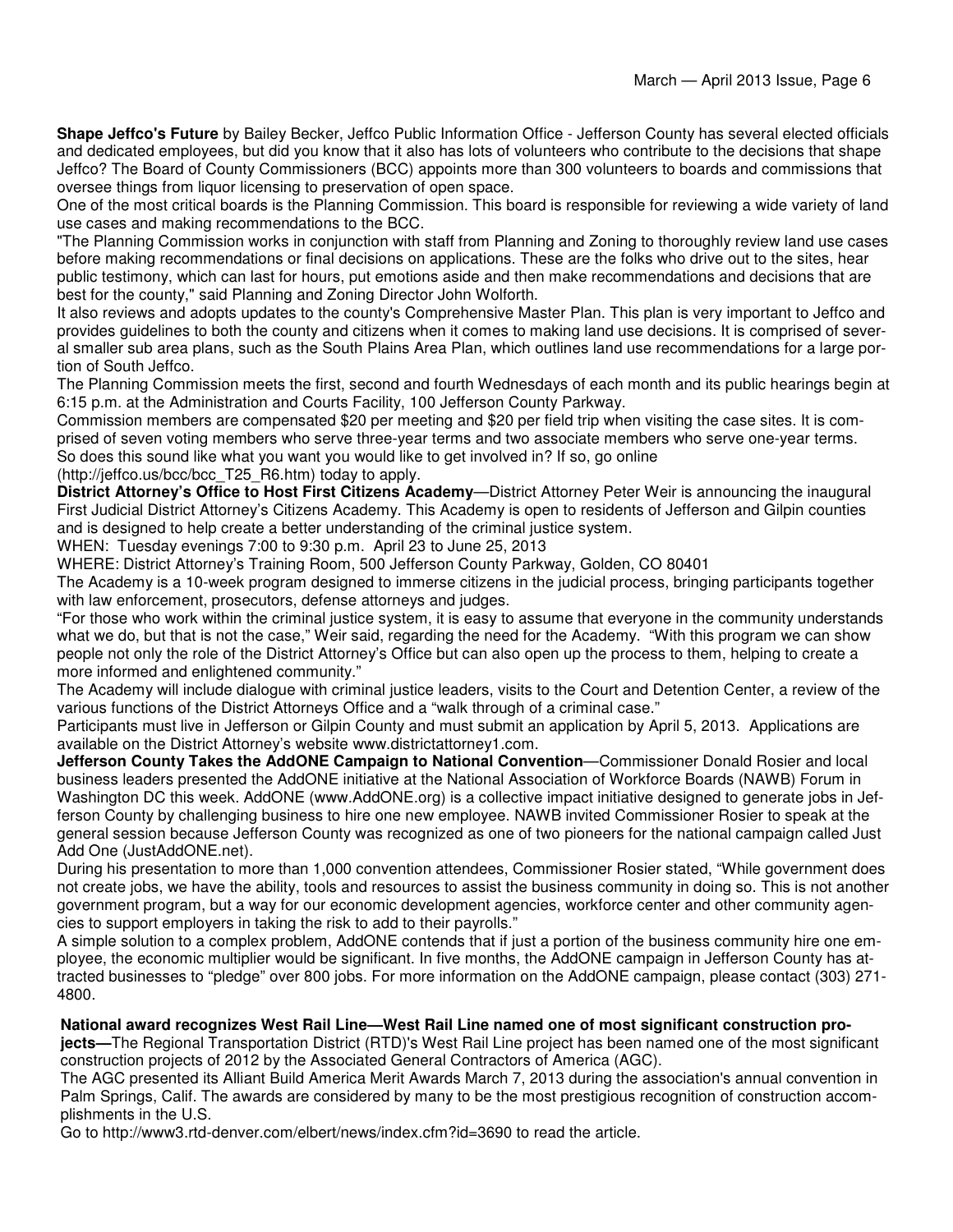**Is Your Car Vulnerable?** By Sheriff Ted Mink— Spring beckons all of us to enjoy the outdoors and the many activities that Colorado has to offer. The thaw also provokes budding criminals to wreak havoc on the fun in the sun.

The Sheriff's Office has noticed a recent spike in the number of cars trespassed. Of the 748 vehicles trespassed in 2012, 80% were unlocked. The best defense is to make things harder on the criminals. Keep in mind that places like hiking trails, parking lots, and movie theaters are easy targets because criminals know you'll be gone for a while.

If you park your vehicle in the Open Space lots and/or Park and Ride areas, be responsible about locking your doors. Keep valuables out of sight, preferably locked in the trunk. Better yet, leave valuable items at home. Criminals looking for after-market stereos, purses, wallets and other items like to target cars in these areas, since the cars may be unattended for hours at a time.

Long hikes and movies aren't the only time when your car is vulnerable. It's also possible to be taken for a ride when you're away from your car for mere minutes. Some parents picking up or dropping off their children at daycare centers have returned to their unlocked cars to find that items have been stolen. Also, car wash bays and gas stations can be a prime spot for thieves if people are walking away from unlocked cars. Even if you are in a hurry, or think you'll be away from the car for just a minute, it's always a good idea to lock up.

**Inside the Mind of a Criminal** Have you ever wondered about the thought process a thief goes through before committing a crime? There is a three-part theory. The theory outlines three factors a criminal considers before committing a crime: risk, effort and reward. Understanding the thought process can help law enforcement, residents and business owners prevent crime before it happens.

**Risk:** What is the risk involved in committing the crime? In other words, will I be caught? Does the neighborhood have an active Neighborhood Watch group? Will suspicious behavior be reported to the authorities right away? Is the area well lit, or is it dark and secluded? Will I even be seen?

**Effort:** How much effort will it take to be successful? If the car doors are left unlocked, then there is hardly any effort involved in taking the laptop that was left on the front seat. If the garage door is left open allowing unforced entry to the house, that opportunity may be too easy to pass up.

Reward: What is the payoff? Is there a purse in plain view on the kitchen table? Are there expensive loose items in the car, such as a laptop, MP3 player, checkbook or wallet? Can I make off with the car itself in the blink of an eye? The Sheriff's Office believes that you can significantly reduce the chances of being victimized by implementing some of the following suggestions: Always close garage doors after use; Don't leave unattended property, such as bicycles, outside your residence; Lock vehicles when not in use - even in your driveway-and take the keys with you; Don't leave vehicles running unoccupied; Don't leave property in plain sight inside your vehicle, no matter where it is parked; Install alarms and or "kill" switches in vehicles; Know who belongs in your area and report suspicious persons immediately; Keep your house well-lit at night to discourage would-be burglars; Keep records of serial numbers for valuables such as stereos, bicycles and sports equipment; Talk to your neighbors and look out for one another; Remember to lock the trunk, hatchback or the tailgate of a station wagon or SUV; Don't leave your motor vehicle registration, insurance policies, credit cards, or other important papers anywhere in your vehicle; Never hide a second set of keys in your vehicle If possible, avoid parking next to large vehicles that may provide cover for a thief at work on your car,

**Recognizing Suspicious Vehicles—**Vehicles in the following situations MAY be involved in crimes and should be reported to authorities: Slow moving, without lights, following an aimless course near schools, and playgrounds (burglar, drug pusher, or sex offender)

Parked or occupied, containing one or more persons, especially at an unusual hour (lookouts for a burglary or robbery) Parked by a business or unoccupied residence, being loaded with valuables (burglary or theft)

Abandoned in your neighborhood (stolen car)

Containing weapons (criminal activity)

Someone, especially a female or juvenile, being forced into a vehicle (kidnapping, assault, or attempted rape) Someone attempting to forcibly enter the vehicle, especially in a parking lot (theft of vehicle or its contents)

Persons detaching mechanical parts or accessories (theft or vandalism)

Objects being thrown from the vehicle (disposing of contraband)

Business transactions taking place in the vehicle, especially around schools or parks (sale of stolen items or drugs)

**Jeffco Public Schools news – April, 2013 STUDENTS BUILDING CHARACTER** Connections Learning Center (CLC) student ambassadors are building character, communication skills and serving as role models to their younger Jeffco peers. CLC's leadership class allows student ambassadors to work with kindergarten and first-grade students at nearby Pleasant View Elementary in Golden. Every Wednesday, CLC students are in the classroom with their elementary peers reading, writing and facilitating various interactive activities. CLC ambassadors are also responsible for creating a welcoming environment for new students arriving to CLC every two weeks and assisting with the Monday Morning Character assemblies.



Sheriff Ted Mink